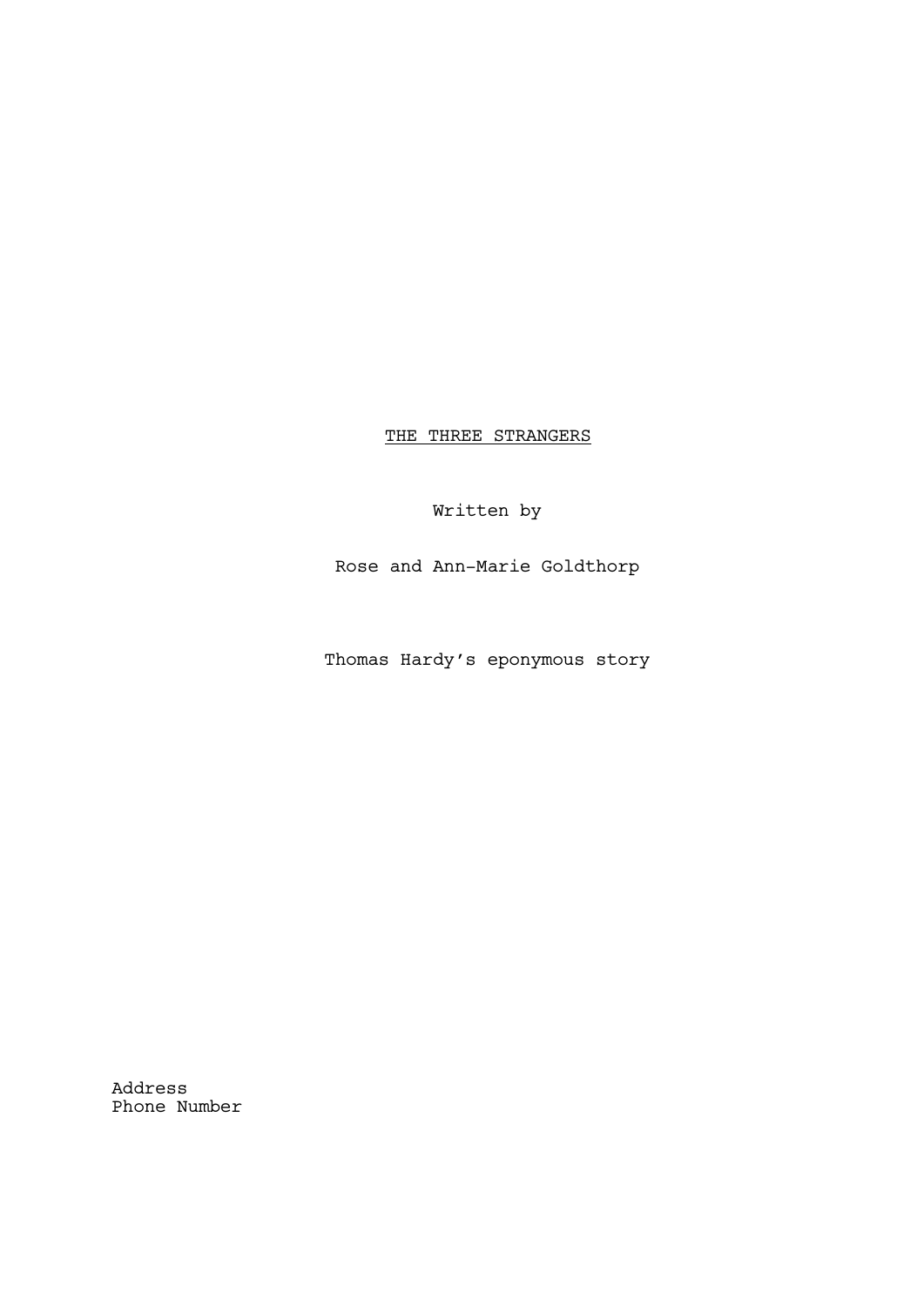1 INT. SHEPHERD'S COTTAGE/SITTING ROOM AREA - NIGHT 1

Twelve adults are gathered for a small party to celebrate the christening of SHEPHERD FENNEL'S first child which is upstairs, asleep.

They are gathered around a big fire blazing in the hearth and there are six lit candles, in the room.

The women largely sit together and the men, similarly.

MRS FENNEL goes around, replenishing their beer, or cider.

2 INT. SHEPHERD'S COTTAGE/DINING AREA - NIGHT 2

The assembly has moved over towards the kitchen table which has been pushed a little further away from the sitting area.

There is food to which they are helping them selves. It comprises large loaves, cheese, a big roast pork joint, butter and salads. There are also further jugs and glasses.

An OLD SHEPHERD raises his glass

OLD SHEPHERD To Shepherd Fennel's firstborn, little Ann. May she grow and flourish!

The COMPANY raises its glasses

# COMPANY

Little Ann!

3 INT. SHEPHERD'S COTTAGE/SITTING ROOM AREA - NIGHT 3

Some of the chairs have been removed and the rug rolled back.

A fiddler and his accordionist start playing.

Shepherdess Fennel puts her hands on her hips and starts to step and hop towards her husband, who moves out of the assembly to join her, and then the others follow, also executing their jigs.

4 EXT. HIGHER CROWSTAIRS HILL/TRACK - NIGHT 4

By the moonlight, can be seen a tall, dark, good-looking man of around fourty years old, wearing hob-nailed boots.He is striding out, up the hill.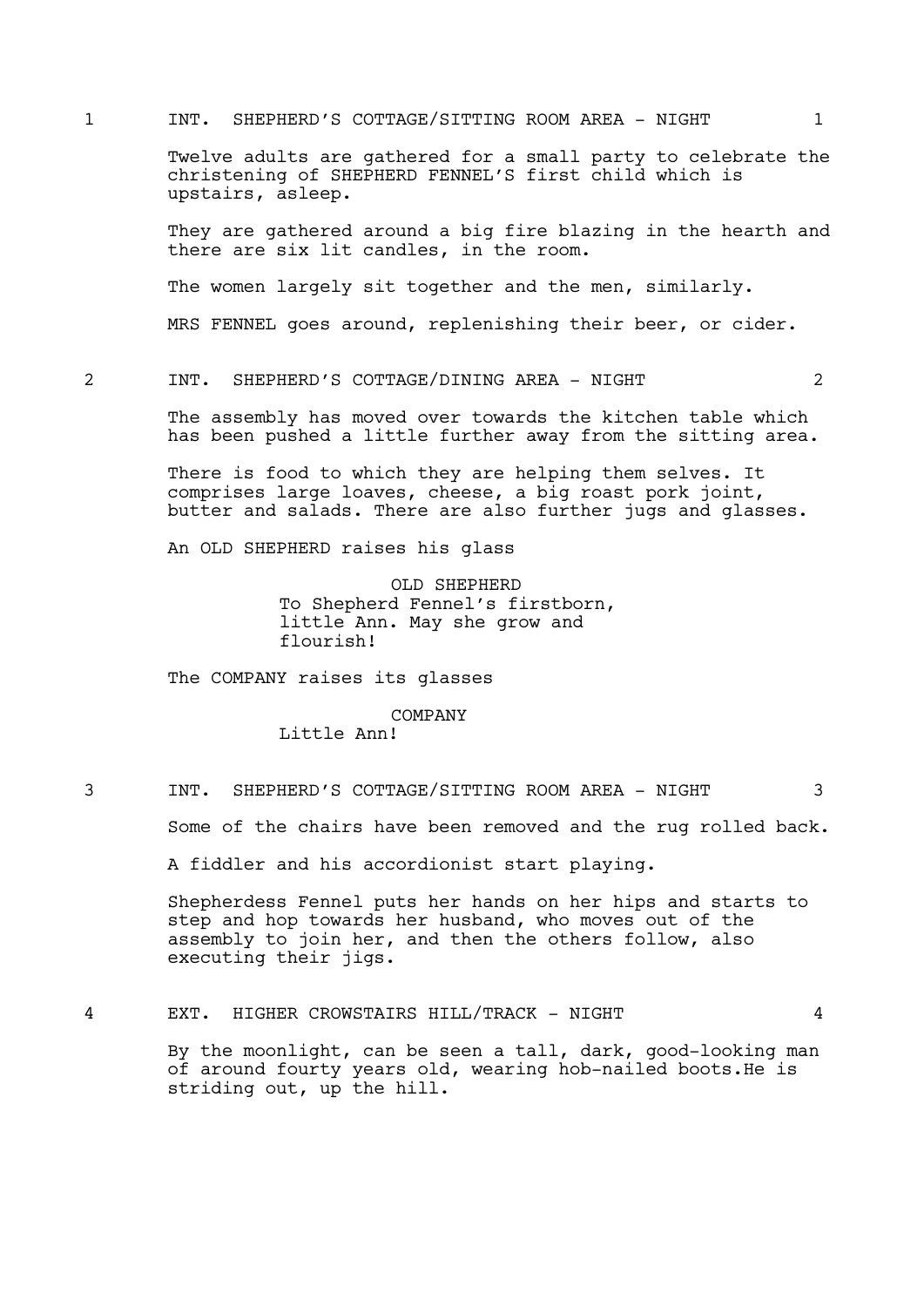He looks up, sees Shepherd Fennel's residence and hears the music.

2.

5 EXT. SHEPHERD'S COTTAGE/ENVIRONS - NIGHT 5 As this STRANGER 1 pulls nearly level with the cottage, it suddenly starts raining, hard. The man grimaces, pulls his hat down, turns his collar up and scowls up at the sky. He looks around at the shepherd's outbuildings He then dashes for one of the outbuildings and stands under the eaves of the pigsty. He listens to the music and laughter from within while looking at the rain. The stranger stands there a while listening to the music. He leaves the sty and sets off across the garden area. 6 EXT. SHEPHERD'S COTTAGE/THRESHOLD - NIGHT 6 In the continuing rain, the stranger knocks at the door. FENNEL (V.O.) Walk in! The stranger opens the door. 7 INT. SHEPHERD'S COTTAGE/LIVING ROOM - NIGHT 7 The stranger enters and stands on the mat. He smiles and looks around. The music and jigging stop STRANGER 1 The rain is so heavy, friends, that I ask leave to come in and rest awhile. FENNEL To be sure, stranger, an' yer lucky to be attending the christening party of our little one.

The man moves across the room.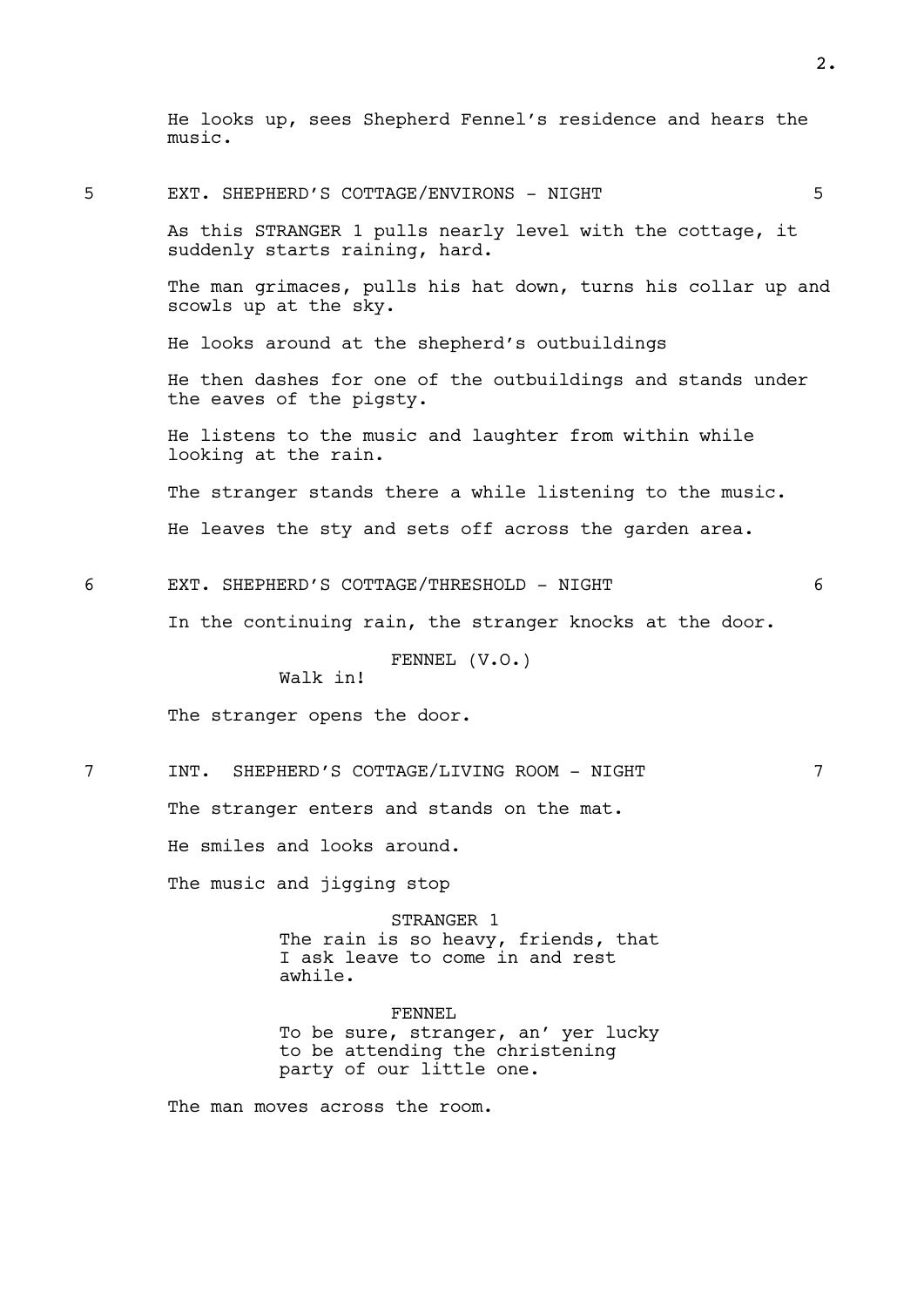STRANGER 1 Then you have moi best wishes for more of same, Sir.

Mrs. Fennel smiles and hands him a tankard of beer, but is a little alarmed to see him quaff it in seconds.

He nods his thanks and holds it back out, so she uncomfortably smiles and refills it from her jug, again, a bit reluctantly.

The stranger heads to the fireplace and sits on one of the chairs within it.

> STRANGER 1 (CONT'D) Oi'll just dry off a bit here, ma'am, with yer consent….?

Mrs. Fennel smiles and nods her consent

The stranger spreads out his legs and sighs, with satisfaction.

> FENNEL Bit late to be traipsing athwart the coomb this time o' night, neighbour.

STRANGER 1 It is, but oi started later than oi intended.

FENNEL Where be ye bound, then?

STRANGER 1 Oh……. Further up country.

The other guests have been talking with the fiddler and have chosen another song.

They part a little, and the fiddler and his accordionist start the first bars, when there is another knock at the door.

The musicians stop and the whole company looks up, in consternation.

## FENNEL

Er, Enter!

The door opens and STRANGER 2 enters, closing the door behind him.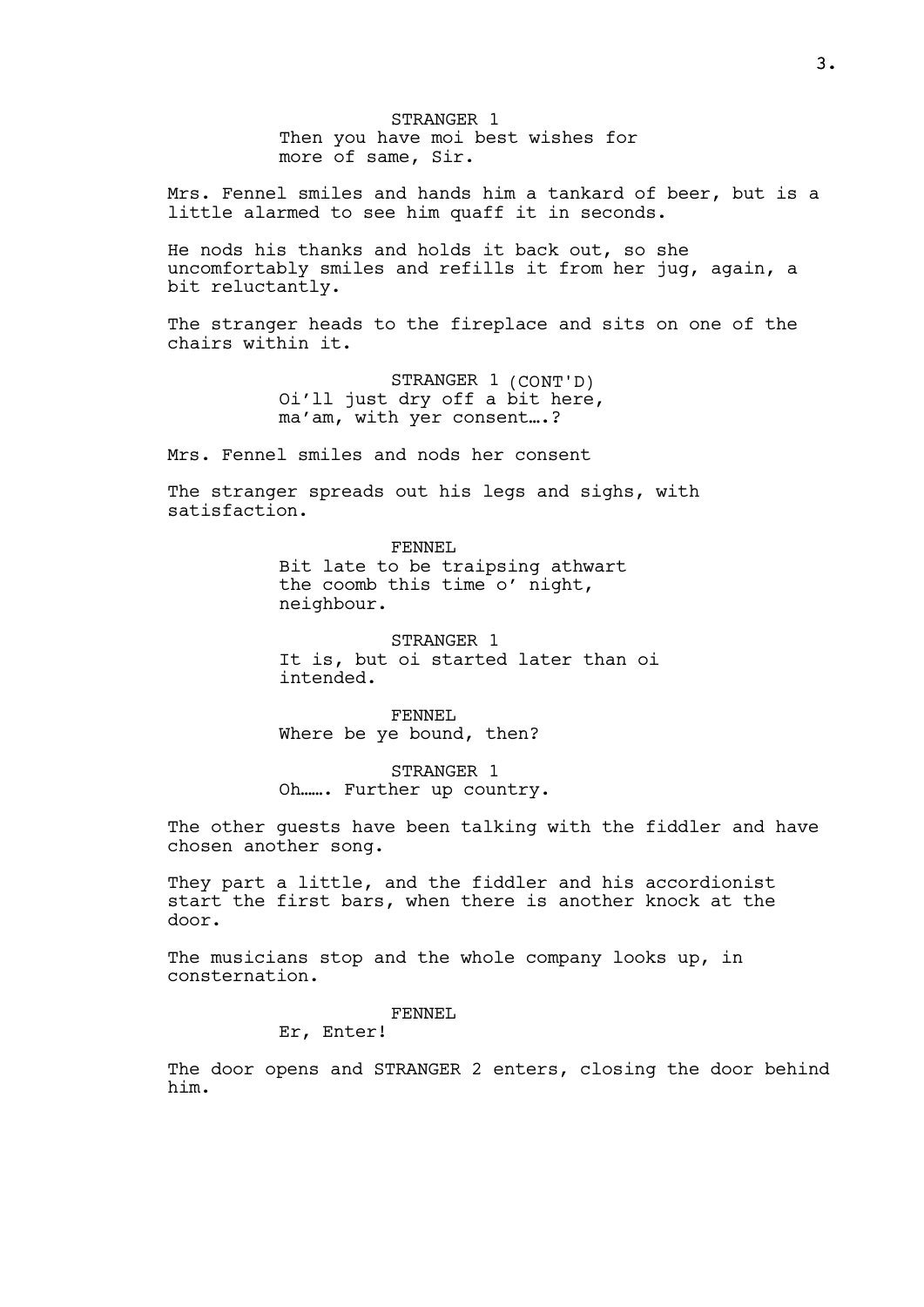STRANGER 2 I must ask for a few minute's shelter, comrades, or I shall be wetted to my skin before I get to Casterbridge.

FENNEL (A bit more reluctantly) Er, well, er, make yourself at home then, Master!

The first stranger hurriedly pokes the fire, concentratedly; not looking up.

The second stranger removes his oilskin, hangs it on a nail, and sits by a side table, in the corner, near to the fire.

STRANGER 2, a man in his late fourties, wears a smart dark suit and has some seals hanging from his watch fob.

Mrs. Fennel comes and pours the new man some drink into a tankard, which he quaffs, rapidly, and by which, she is further disconcerted.

He looks up at her

STRANGER 2 I saw your hives, mistress and suspected that there may be some mead in your house…. and a very good mead it is, too.

MRS. FENNEL Thank you, Sir.

She then refills his tankard, but only halfway, and he peers, disappointedly, into the tankard at her niggardliness, so she, reluctantly, has then to pour some more, and he smiles back.

The party has given up trying to dance and has reseated itself, resuming its eating and drinking.

There is the odd tiff as one person accidentally takes and uses another's glass, or sits on another's chair.

Stranger 2 nods his thanks, and spreads his legs out towards the fire and sighs, in relief.

> (MORE) STRANGER 2 I was going to Casterbridge when I was forced to call here.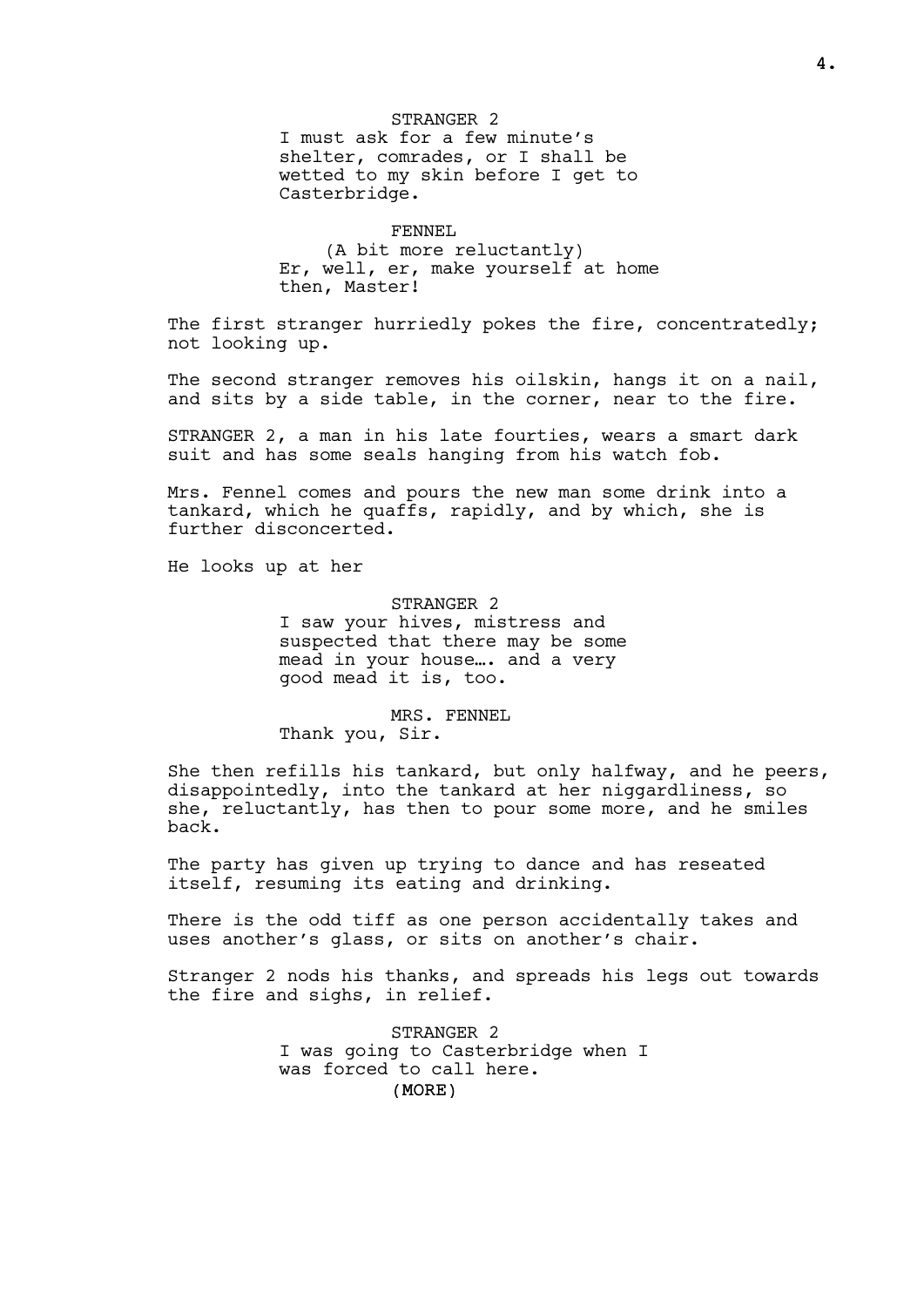STRANGER 2 (CONT'D) I mean to move there and must be there, tomorrow for my day's work, het, or wet, snow, or blow. Fennel nods in interest, then looks at both the strangers FENNEL Well, sirs, what be either of yers trades, then? STRANGER 1 Anyone may know mine, Master. Oi be a wheelwright. Fennel nods FENNEL A good trade fer these parts. Aye, a good un! He looks over at stranger 2, questioningly. Stranger 2 shrugs STRANGER 2 Anyone may know mine. He smiles, waggles his eyebrows, then starts to sing STRANGER 2 (CONT'D) Oh, my trade it is the rarest one My trade's a sight to see; For my customers I tie a rope, thereon, And waft 'em to a far countree! CHORUS! He takes a big breath through open mouth Here, the first stranger joins in, in a deep bass voice, waving around his tankard STRANGER 1 Waft 'em to a far countree! Waft 'em to a far countree! STRANGER 2 (CONT'D) The company looks horrified to discover they are entertaining a hangman. They draw back. The women look a little faint, and the men shift about and look uneasy.

The old shepherd leans over and speaks to Fennel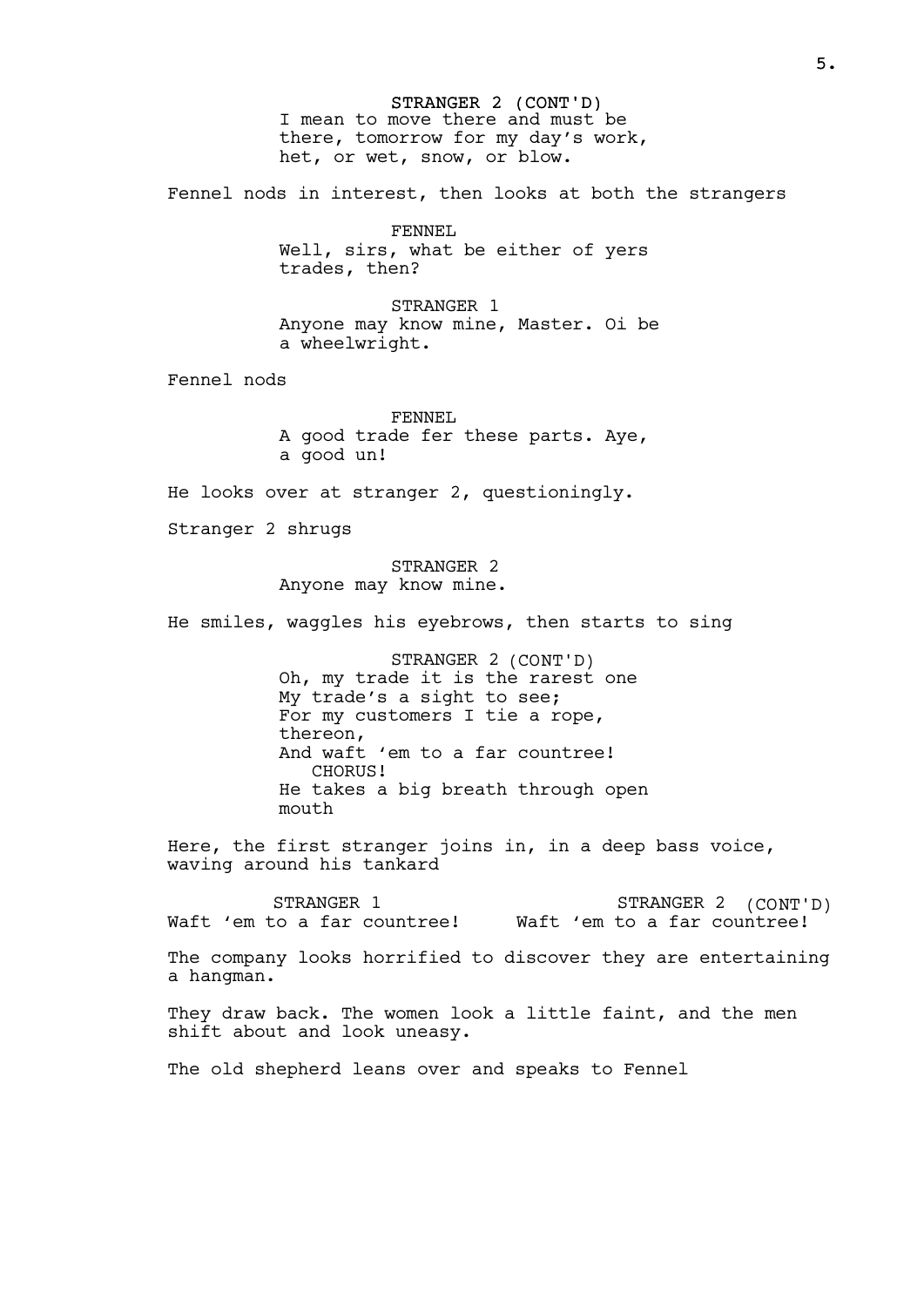OLD SHEPHERD 'e be a cumin' to 'ang that poor Timothy Summers for stealing a sheep when 'is family were astarving.'E's ta live in that cottage under the prison walls, 'e is.

Fennel nods his comprehension, slowly.

Stranger 2 starts up his verse two, as there is another knock at the door.

STRANGER 2

Well…….

This time, Fennel, who happens to be near the door, opens it and another stranger steps forwards onto the mat.

STRANGER 3 is not wet, as the rain has stopped, now.

STRANGER 3 Ah, good evening….Um, could you please tell me the way to….

He is interrupted by stranger 2's second verse and stands, open-mouthed, listening, in horror.

> STRANGER 2 Tomorrow is my working day, A working day for me, For the lad will swing for the sheep, my boys, On his soul may God ha' mercy!

STRANGER 1 On his soul may God ha' mercy! STRANGER 2 (CONT'D) On his soul may God ha' mercy!

They clash their tankards together.

Fennel is suddenly distracted by the latch rattling violently, and he turns around.

He sees the third stranger looking wild-eyed at the hangman, with his mouth opened and his hands shaking so much that the latch he has his hand on is rattling.

This third stranger suddenly recalls himself, turns and flees, slamming the door behind himself.

The singing stops and the company look up at the door.

They then look back at the hangman, and edge away from him.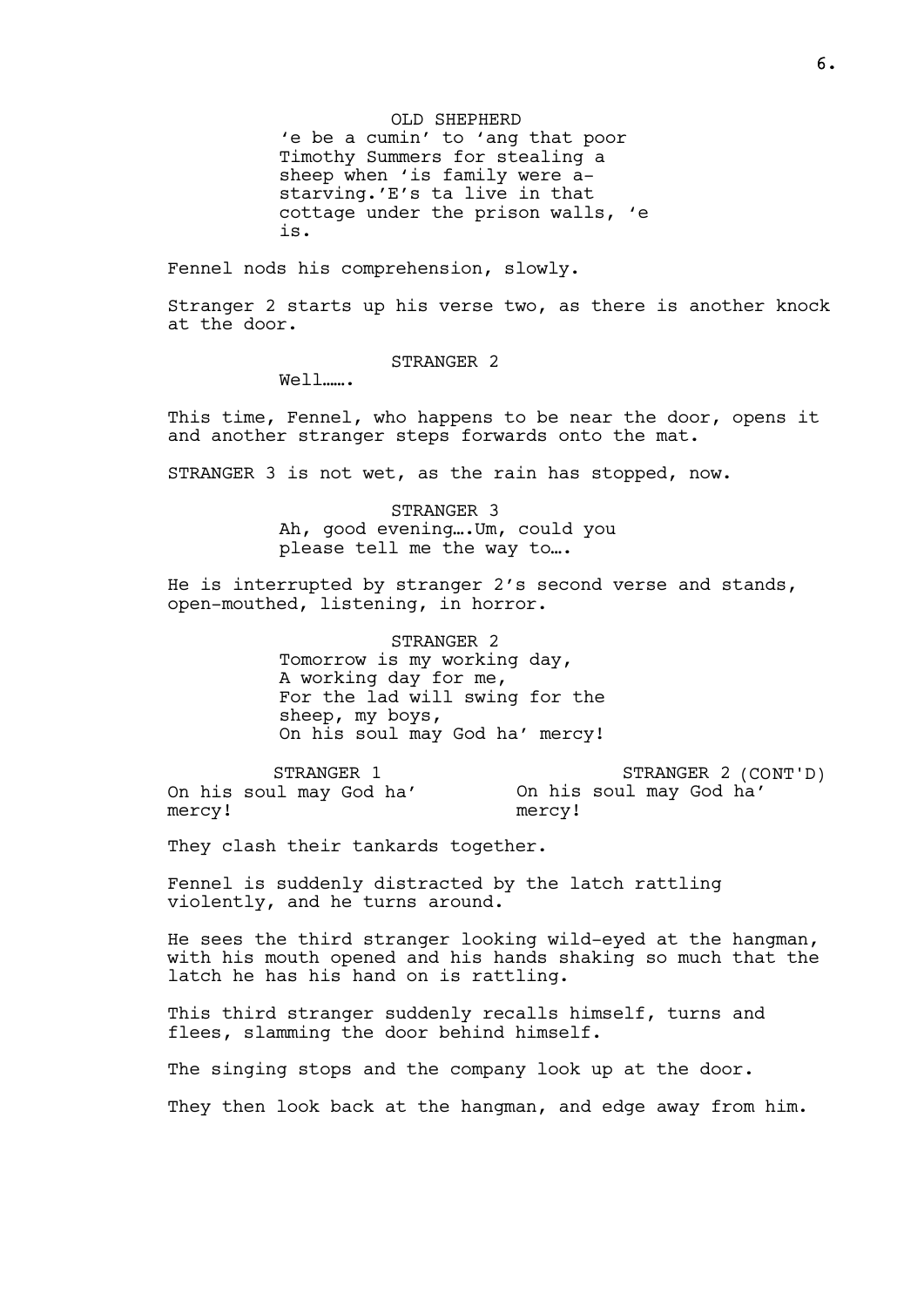The sudden stillness is broken by the sound of a single canon being fired.

The hangman jumps up

HANGMAN Be jiggered!…A prisoner has escaped from jail!!

A carpenter points at the door.

**CARPENTER** That must 'av been isself!

**DATRYMAN** 'Is teeth chattered and the breath went out of 'is body!

The gun sounds again

The hangman stands up and addresses the company

HANGMAN Is there a constable here present?!

A man in his fifties stands forward.

HANGMAN (CONT'D) You are a sworn constable?

CONSTABLE

Oi be, Sir!

HANGMAN

Then, in the Queen's name, I hereby give ye authority to take these men, arm yeselves and pursue this villain who has escaped his fate!

All of the men stand up, look uneasily at each other, and then follow the constable out of the door.

FENNEL

Come in the shed, lads, I've some hurdle staves i' there and some more lanterns.

# 8 EXT. HIGHER CROWSTAIRS HILL/TRACK 8

The men are walking along, uphill, in a single file, in the dark, either holding lanterns, or tying scarves round themselves, or shrugging on jackets.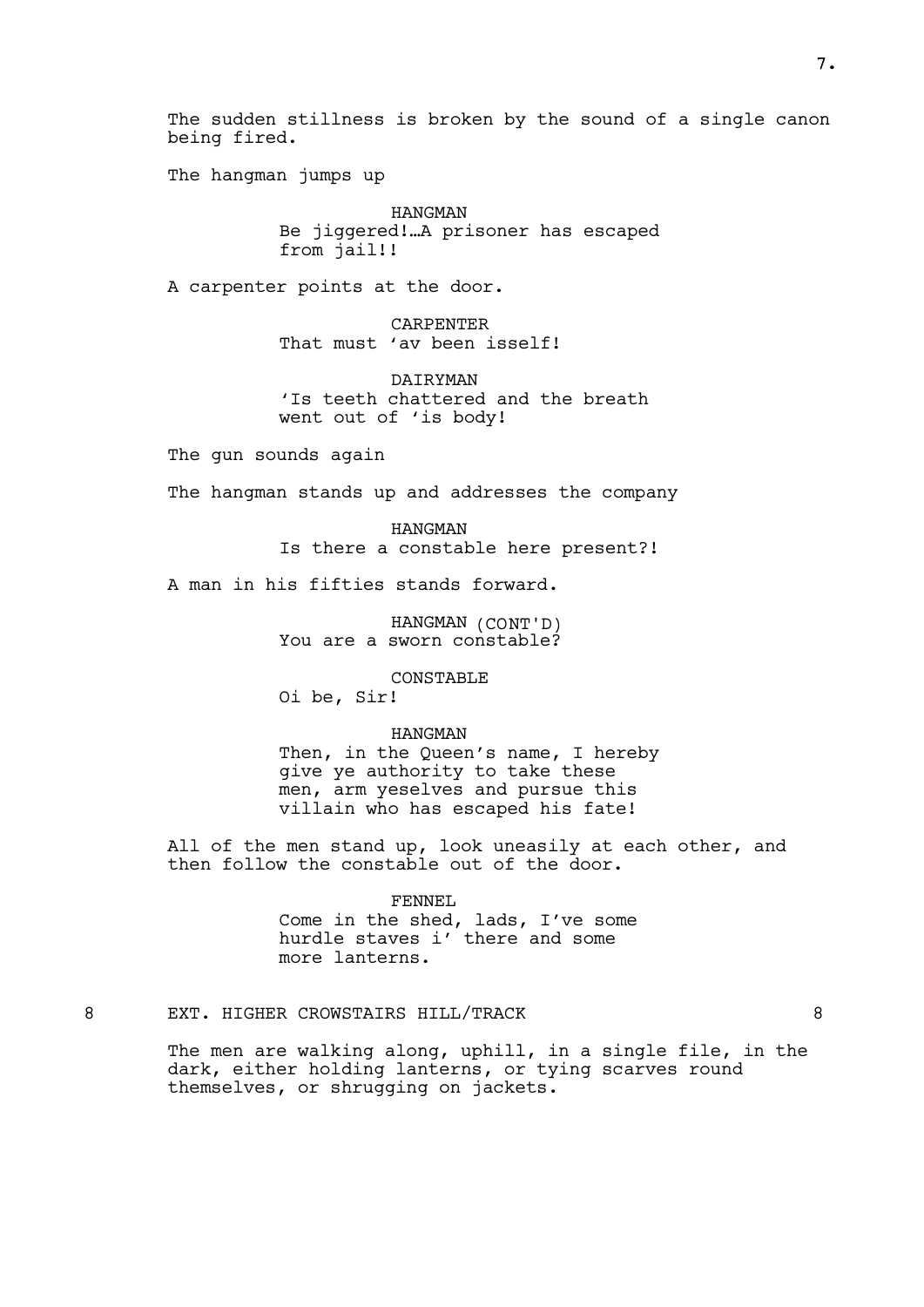## 9 INT. SHEPHERD'S COTTAGE/LIVING ROOM - NIGHT 9

The remaining six women all look at each, both, pityingly, for the escapee, and in futility at their inability to help.

The baby, upstairs, suddenly starts crying, and all of the women, headed by Mrs. Fennel, pour, with one idea, out of the room.

### 10 INT. SHEPHERD'S COTTAGE/LIVING ROOM - NIGHT 10

Stranger 1 peeps around the door, sees it is empty, and reenters the living room.

He goes up to a sliced seed cake, on the food table against the wall, and takes a piece.

He picks up his tankard, swills some liquid, and then starts, ravenously, to devour the cake.

The hangman re-enters the room and sees stranger 1

HANGMAN You here?….Thought you'd gone to help i' the chase.

STRANGER 1 Oh, oi thought there were enough wi'out me.

#### HANGMAN

Well, these shepherd folk are used to it-simple-minded souls…. Stirred up to anything, in a moment!…. They'll have him ready for me, in the morning….

Stranger 1 leans, conspiratorially, towards the hangman, who is finishing off his tankard, with relish

> STRANGER 1 …….and we shall 'ave saved us selves all the labour I' the matter!

The hangman finishes his drink, sighs in satisfaction, and bangs down his tankard

> HANGMAN True! True!…..Well I'm off to Casterbridge………… You going that way?

8.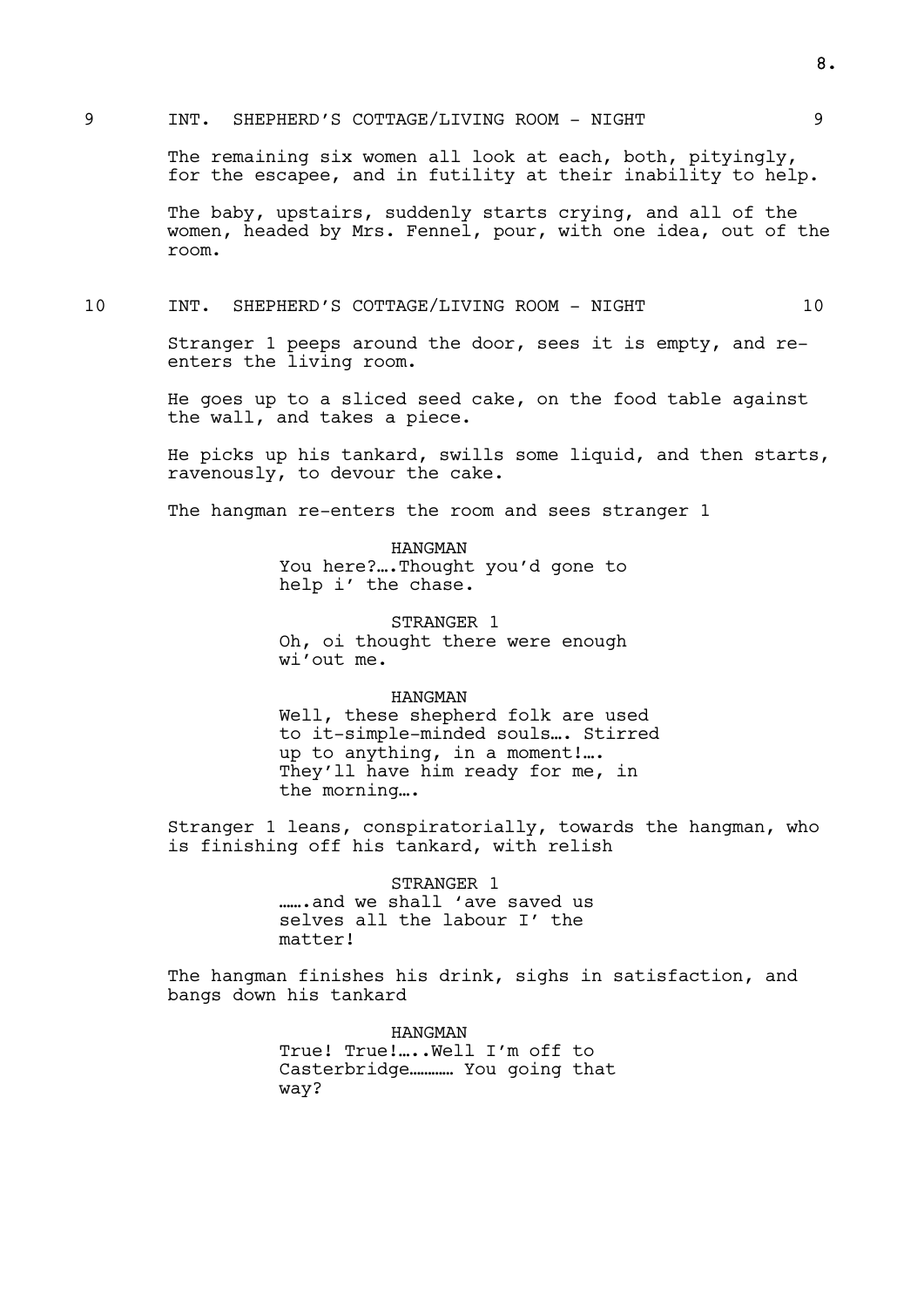STRANGER 1 No, I'm for up country, t'other way.

The hangman nods and holds out his hand

HANGMAN Then bid ye good night, Sir!

Stranger 1 nods, puts down his tankard, and shakes the hangman's hand.

### STRANGER 1

Good night!

The hangman goes out, and, after cramming in the remainder of his seed cake, Stranger 1 eventually follows.

11 EXT. CROWSTAIRS HILL/RIDGE TRACK - NIGHT 11

The hunting party trudge resolutely forward, pointing out ahead, generally, in the dark, in single file across the ridge of the hill.

They nod agreement with each other's pointings.

## 12 EXT. CROWSTAIRS HILL/DESCENDING PATH - NIGHT 12

One of the party feels sure that he heard something, and beckons the others in this direction, descending the hill down the descending track.

The others nod assent and follow him.

Shepherd Fennel, looks uneasy and calls to them as they plunge on down, ahead of him, but it is too late and he sighs, in frustration.

13 EXT. CROWSTAIRS HILL/SCREE SLOPE - NIGHT 13

Various members of the party realize that this is not really a proper path, only too late and peer ahead as the path has petered out onto a scree slope.

The different men try desperately to keep themselves upright, while wildly floundering on the scree as they effect undignified descents, or, in one, or two cases, fall on their backsides and end up finishing the descent on their behinds, with various looks of terror.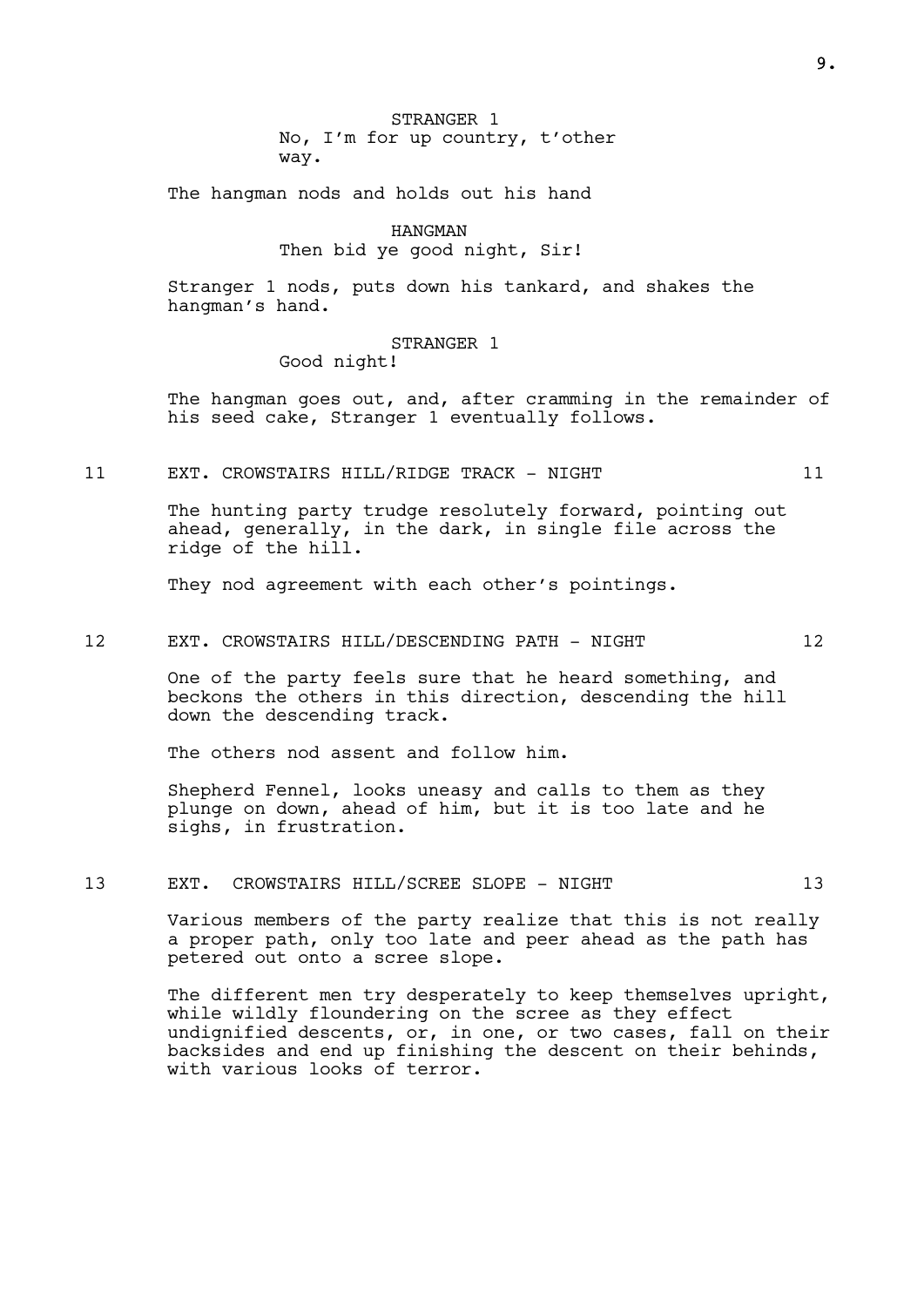Shepherd Fennel remonstrates with them about their unguided precipitation, lines them up, and leads them, chastened, in a single file, through an upper valley.

## 14 EXT. CROWSTAIRS HILL/STREAM BANK- - NIGHT 14

The men are walking, still in single file, along a stream bank when they see a man, ahead, standing near to a tree.

The constable points and shouts

# CONSTABLE You!….. Your money, or your life!

The other men crowd around the constable for safety

His neighbour, Mr. Pitcher, tugs on his sleeve.

## MR.PITCHER

No! No! Tain't OUR side ought to say that!….WE be on the sides of the law!

## CARPENTER

The law!

The carpenter brandishes his stave

CONSTABLE Oi MUST say some'at, mustn't oi!….Um, er….Prisoner at the bar, surrender…

## CARPENTER

Surrender!!

More brandishing

The constable looks at the carpenter, in annoyance

CONSTANCE …..in the name of the Father, the S….

Mr. Pitcher digs him in the ribs with his elbow

CONS TABLE …….er, er, the Crown, oi mean.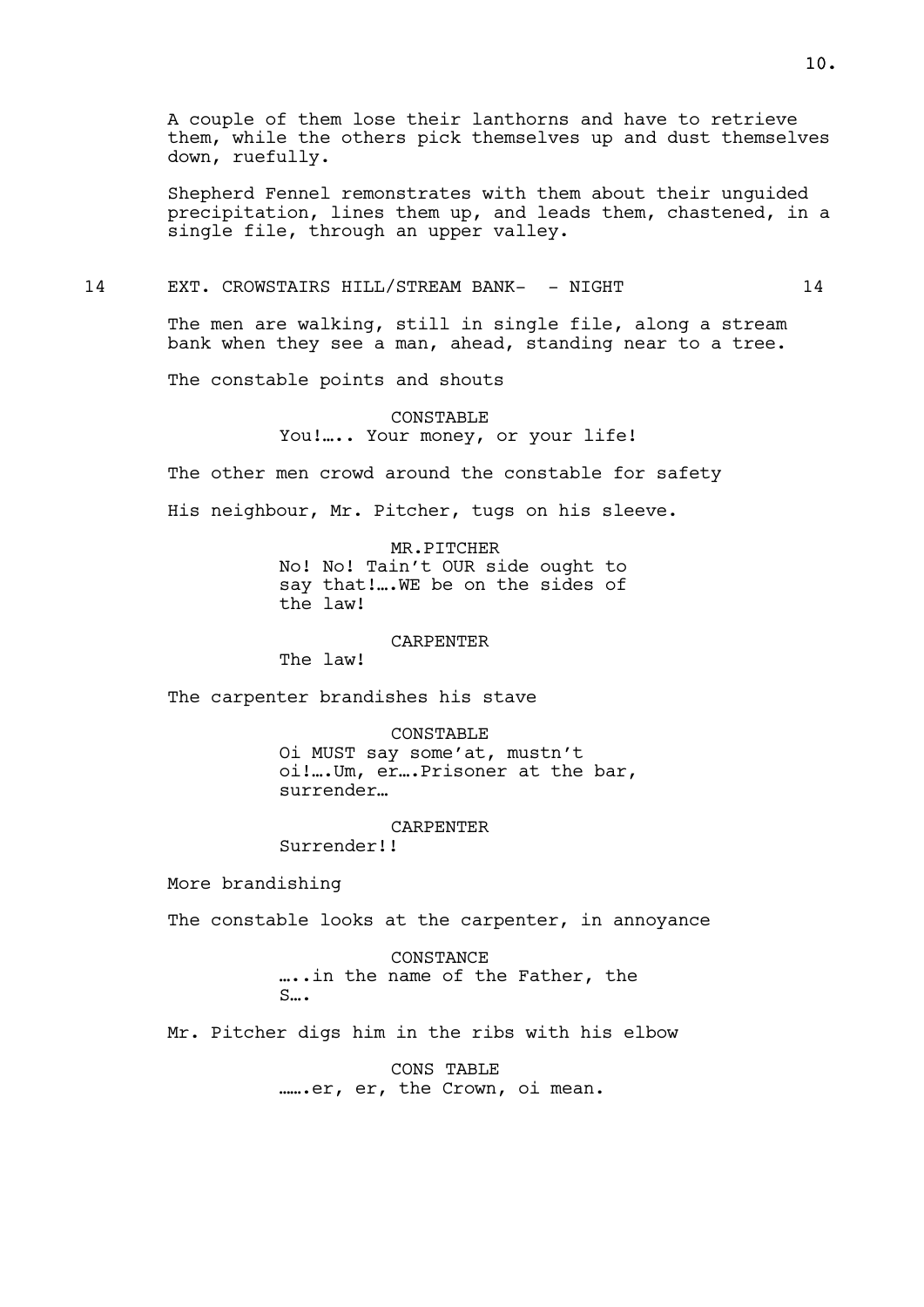Stranger 3 strolls towards them

STRANGER 3 Did I hear ye speak to me?

The constable blusters and puffs himself up

CONSTABLE

Yes!…..

He looks around to see that he is safely amongst the other members of his party

> CONSTABLE (CONT'D) Uh ... we, er ... we arrest ye on the charge of not boidin' in Casterbridge jail, in a decent manner, to be hung tomorra!

STRANGER 3 Would YOU stay there?

CONSTABLE

Well………. no….

PARTY (VARIOUSLY) (Muttering) No/Not really/welllll/I wouldn't!

Mr. Pitcher grimaces at the constable and digs him in the ribs, again

> CONSTABLE …….but, but YES! Yes!…Neighbours do yer duty and take him!

The men surround Stranger 3.

15 EXT. CROWSTAIRS HILL/DESCENDING PATH 15

The party walks off with the stranger in their midst, down the path.

They can eventually see the shepherd's cottage's window light twinkling in the mid distance.

16 EXT. SHEPHERD'S COTTAGE/FRONT PATH - NIGHT 16

The men walk up the front path, with Shepherd Fennel leading the.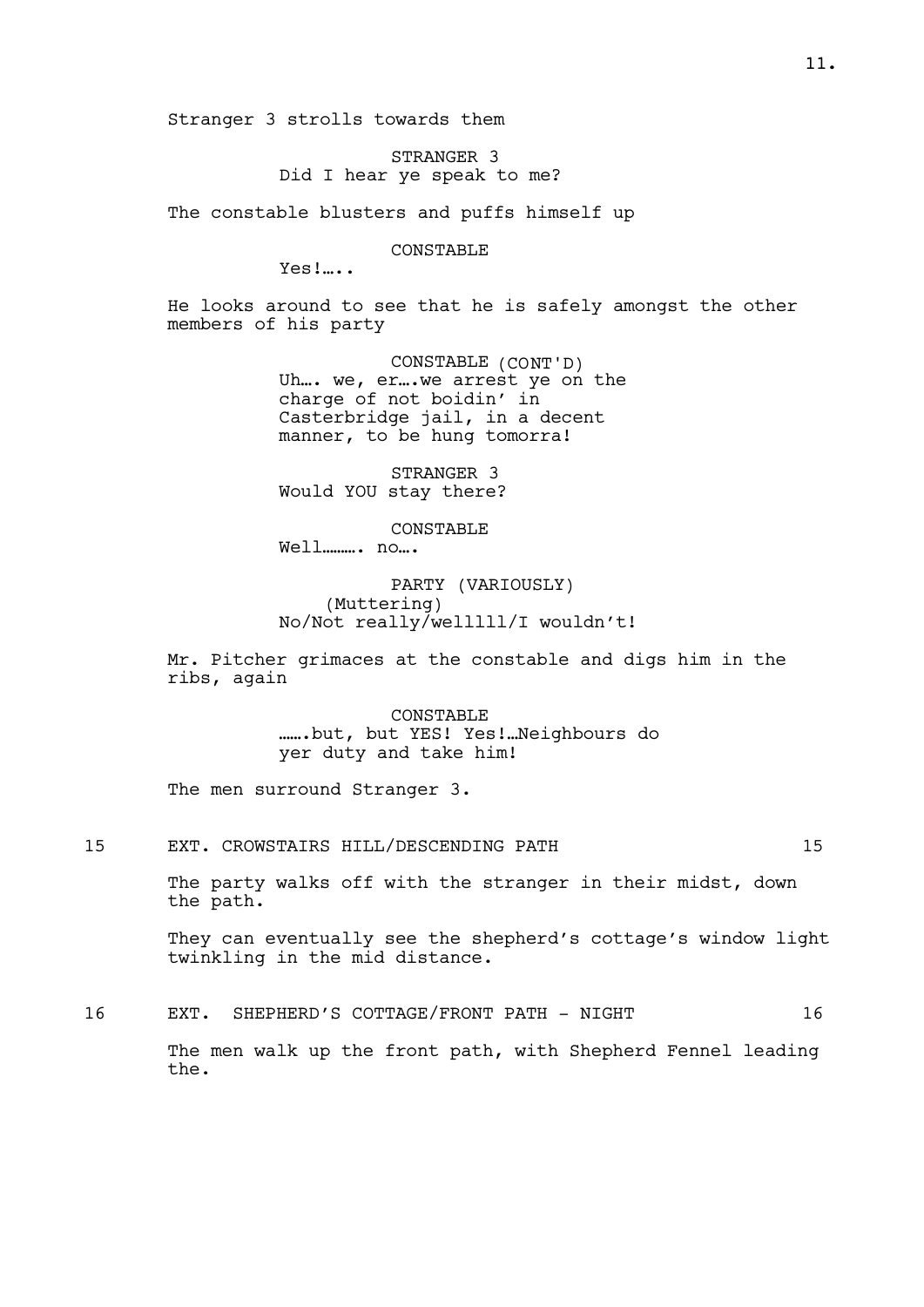They hear the sound of voices from within and look at each other, in confusion.

They go into the cottage.

17 INT. SHEPHERD'S COTTAGE/LIVING ROOM - NIGHT 17

There are three new men standing there, who look up at the new arrivals, together with Mrs. Fennel who is fussing around, pouring beer for them.

The magistrate, in his late fifties, looks smart in his dark clothes and oilskin greatcoat.

The other two younger men are jail officers.

The magistrate comes forward

MAGISTRATE Which is the constable?

The constable pushes through the men

CONSTABLE Oi be 'ere, Zur! An' oi 'ave happrehended the said crinimal (sic) !…Men, bring forard your captive!

The men push forward Stranger 3.

JAILER 1 Who's this?

CONSTABLE

The man!

JAILER 1 Certainly not!

JAILER 2

Nah!

The constable pushes back his cap and scratches his head

CONSTABLE Well, it must be, cos 'e were shakin', and were roight froightened by your singing hinstrument of justice.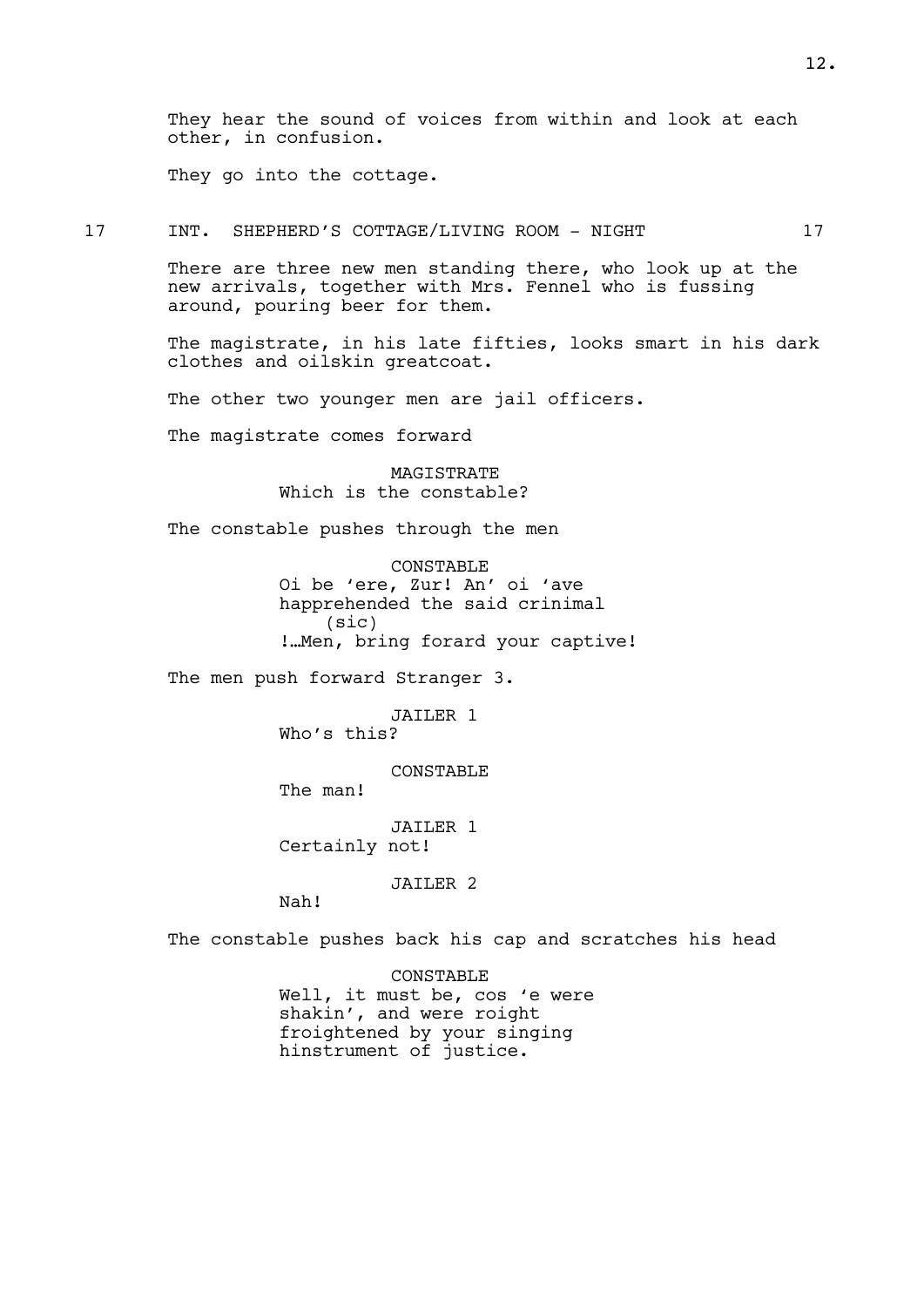JAILER<sub>1</sub> All I know is that he isn't the condemned man. Our man is tall, dark, quite good-looking, and has a bass voice.

The men all burst out, variously

MEN

Oh!/That were he!/In the corner/That tall man/The first stranger!

The magistrate comes forward to the constable

**MAGTSTRATE** (Irritatedly) So you haven't caught the man, after all?

#### CONSTABLE

Well, 'e were the man we were in search of, yet 't'were not he, so as to speak, acos 'e were actually the man in the corner, if you will excuse my everyday way, Zur!

There is a pause as everyone considers this and then light dawns for a couple of them.

The magistrate scowls

MAGISTRATE A pretty kettle of fish!

The prisoner suddenly speaks out

STRANGER 3 Sir, the condemned man is my brother. I set out this morning to tramp to Casterbridge jail to take my leave of him…..You can guess my shock when I saw him in this cottage. I naturally left in a hurry.

MAGISTRATE And do you know where he is, now?

STRANGER 3 I have not seen him since, Sir.

The magistrate sighs and turns to the constable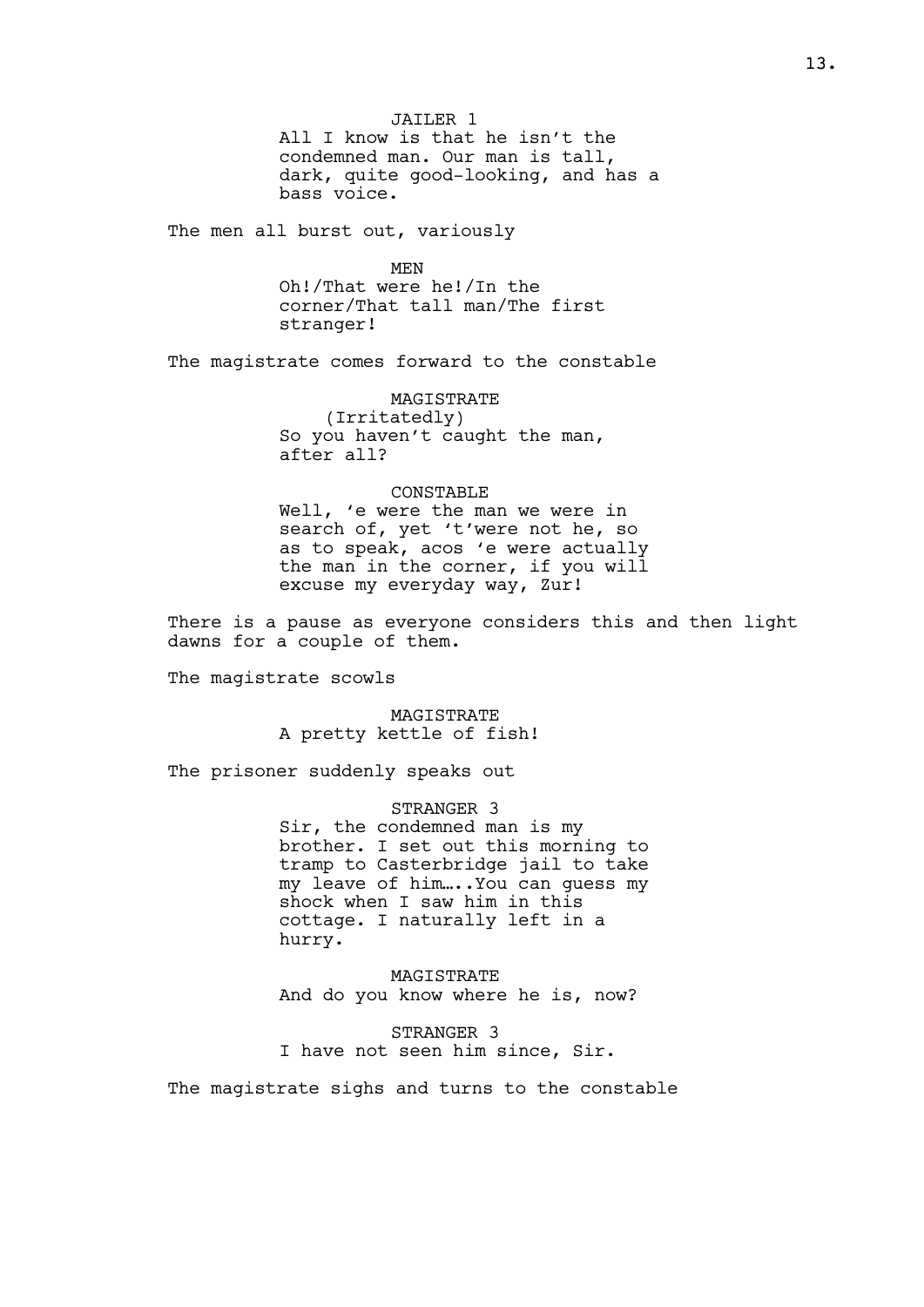**MAGTSTRATE** Well, there's no point in holding this poor man……….. You men can go home, now, and then raise a party for another search, in the morning.

He beckons to the jailers and addresses the company

MAGISTRATE (CONT'D) Good evening, Gentlemen. Thank you for your, er, attempt in this matter.

He goes out, followed by the jailers and stranger 3.

The party goers all sigh, and then shake Fennel's hands and leave the cottage.

Fennel and his wife wave to them as they go down the path.

The couple close the door.

FENNEL They'll never find him, now. 'E'll be long gone, by the mornin'!

MRS. FENNEL 'An so 'e ought!........ 'Anging!............ Fer a sheep fer his starvin; family!.......The law's an ass!

Mrs. Fennel tidies a few things on the table and Fennel damps down the fire.

He stands up

FENNEL I'll bet yer regrets 'avin this party, now.

MRS. FENNEL

Oh, no!

She smiles

MRS. FENNEL (CONT'D) No……. 'Twill give people some'at to talk about in this parish, fer years to come!…No regrets!……. No!………… No regrets!

She smiles at him, gives him a kiss on his cheek, and heads for the stairs